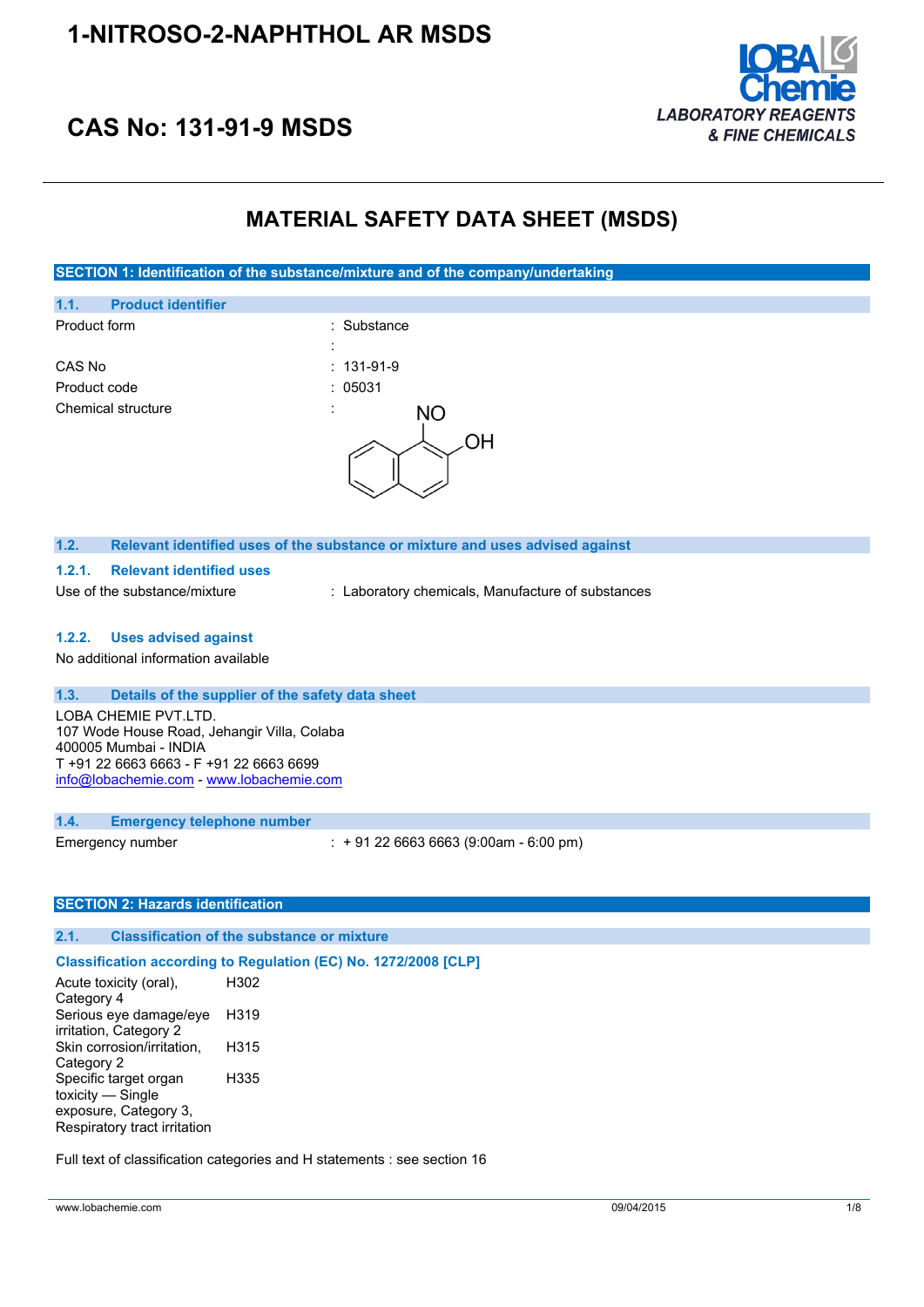#### **Classification according to Directive 67/548/EEC or 1999/45/EC**

Xn; R22 Xi; R36/37/38 Full text of R-phrases: see section 16

**Adverse physicochemical, human health and environmental effects** No additional information available

| 2.2.<br><b>Label elements</b>                              |                                                                                                                                                                                                                  |
|------------------------------------------------------------|------------------------------------------------------------------------------------------------------------------------------------------------------------------------------------------------------------------|
| Labelling according to Regulation (EC) No. 1272/2008 [CLP] |                                                                                                                                                                                                                  |
| Hazard pictograms (CLP)                                    | GHS07                                                                                                                                                                                                            |
| Signal word (CLP)                                          | : Warning                                                                                                                                                                                                        |
| Hazard statements (CLP)                                    | $\therefore$ H302 - Harmful if swallowed<br>H315 - Causes skin irritation<br>H319 - Causes serious eve irritation<br>H335 - May cause respiratory irritation                                                     |
| Precautionary statements (CLP)                             | : P261 - Avoid breathing dust/fume/gas/mist/vapours/spray<br>P305+P351+P338 - IF IN EYES: Rinse cautiously with water for several minutes.<br>Remove contact lenses, if present and easy to do. Continue rinsing |

| 2.3. |  | <b>Other hazards</b> |
|------|--|----------------------|
|------|--|----------------------|

No additional information available

| <b>SECTION 3: Composition/information on ingredients</b> |                  |                            |
|----------------------------------------------------------|------------------|----------------------------|
| 3.1.                                                     | <b>Substance</b> |                            |
| Name                                                     |                  | $: 1-NITROSO-2-NAPHTHOLAR$ |
| CAS No                                                   |                  | $: 131-91-9$               |
|                                                          |                  |                            |

Full text of R- and H-phrases: see section 16

**3.2. Mixture**

Not applicable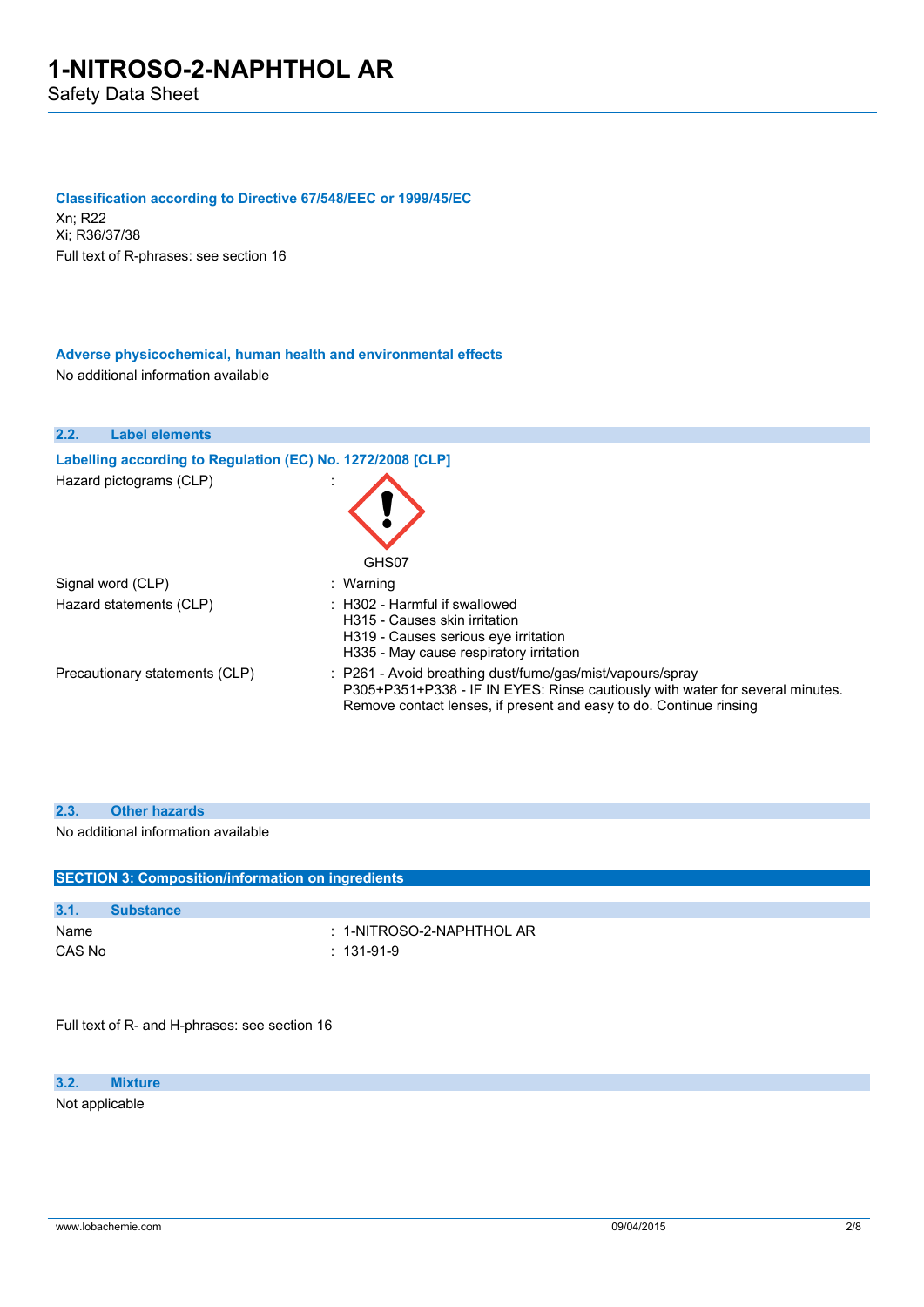### Safety Data Sheet

### **SECTION 4: First aid measures**

| <b>Description of first aid measures</b><br>4.1.                    |                                                                                                                                                                                      |
|---------------------------------------------------------------------|--------------------------------------------------------------------------------------------------------------------------------------------------------------------------------------|
|                                                                     |                                                                                                                                                                                      |
| First-aid measures after inhalation                                 | : Remove victim to fresh air and keep at rest in a position comfortable for breathing.<br>Call a POISON CENTER or doctor/physician if you feel unwell.                               |
| First-aid measures after skin contact                               | Wash with plenty of soap and water. Wash contaminated clothing before reuse. If<br>skin irritation occurs: Get medical advice/attention. Specific treatment (see  on this<br>label). |
| First-aid measures after eye contact                                | Rinse cautiously with water for several minutes. Remove contact lenses, if present<br>and easy to do. Continue rinsing. If eye irritation persists: Get medical<br>advice/attention. |
| First-aid measures after ingestion                                  | Rinse mouth. Call a POISON CENTER or doctor/physician if you feel unwell.                                                                                                            |
| 4.2.<br>Most important symptoms and effects, both acute and delayed |                                                                                                                                                                                      |
| Symptoms/injuries after inhalation                                  | : May cause respiratory irritation.                                                                                                                                                  |
| Symptoms/injuries after skin contact                                | : Causes skin irritation.                                                                                                                                                            |
|                                                                     |                                                                                                                                                                                      |
| Symptoms/injuries after eye contact                                 | : Causes serious eye irritation.                                                                                                                                                     |
| Symptoms/injuries after ingestion                                   | : Swallowing a small quantity of this material will result in serious health hazard.                                                                                                 |
| 4.3.<br>Treat symptomatically.                                      | Indication of any immediate medical attention and special treatment needed                                                                                                           |
|                                                                     |                                                                                                                                                                                      |
| <b>SECTION 5: Firefighting measures</b>                             |                                                                                                                                                                                      |
| 5.1.<br><b>Extinguishing media</b>                                  |                                                                                                                                                                                      |
| Suitable extinguishing media                                        | : dry chemical powder, alcohol-resistant foam, carbon dioxide (CO2).                                                                                                                 |
|                                                                     |                                                                                                                                                                                      |
| Unsuitable extinguishing media                                      | : Do not use a heavy water stream.                                                                                                                                                   |
| 5.2.<br>Special hazards arising from the substance or mixture       |                                                                                                                                                                                      |
| No additional information available                                 |                                                                                                                                                                                      |
| 5.3.                                                                |                                                                                                                                                                                      |
| <b>Advice for firefighters</b>                                      |                                                                                                                                                                                      |
| Protection during firefighting                                      | : Do not attempt to take action without suitable protective equipment.                                                                                                               |
| <b>SECTION 6: Accidental release measures</b>                       |                                                                                                                                                                                      |
| 6.1.                                                                | Personal precautions, protective equipment and emergency procedures                                                                                                                  |
| 6.1.1.<br>For non-emergency personnel                               |                                                                                                                                                                                      |
|                                                                     |                                                                                                                                                                                      |
| <b>Emergency procedures</b>                                         |                                                                                                                                                                                      |
|                                                                     | : Evacuate unnecessary personnel.                                                                                                                                                    |
| For emergency responders<br>6.1.2.                                  |                                                                                                                                                                                      |
| Protective equipment                                                | : Use personal protective equipment as required.                                                                                                                                     |
|                                                                     | : Stop release.                                                                                                                                                                      |
| <b>Emergency procedures</b>                                         |                                                                                                                                                                                      |
| 6.2.<br><b>Environmental precautions</b>                            |                                                                                                                                                                                      |
| Avoid release to the environment.                                   |                                                                                                                                                                                      |
| 6.3.                                                                |                                                                                                                                                                                      |
| Methods and material for containment and cleaning up                |                                                                                                                                                                                      |
| Methods for cleaning up                                             | : Clear up rapidly by scoop or vacuum.                                                                                                                                               |
| <b>Reference to other sections</b><br>6.4.                          |                                                                                                                                                                                      |
| No additional information available                                 |                                                                                                                                                                                      |
| <b>SECTION 7: Handling and storage</b>                              |                                                                                                                                                                                      |
| 7.1.<br><b>Precautions for safe handling</b>                        |                                                                                                                                                                                      |
| Precautions for safe handling                                       | : Avoid breathing dust/fume/gas/mist/vapours/spray. Use only outdoors or in a well-<br>ventilated area.                                                                              |
| Hygiene measures                                                    | : Do not eat, drink or smoke when using this product. Wash  thoroughly after                                                                                                         |
|                                                                     | handling.                                                                                                                                                                            |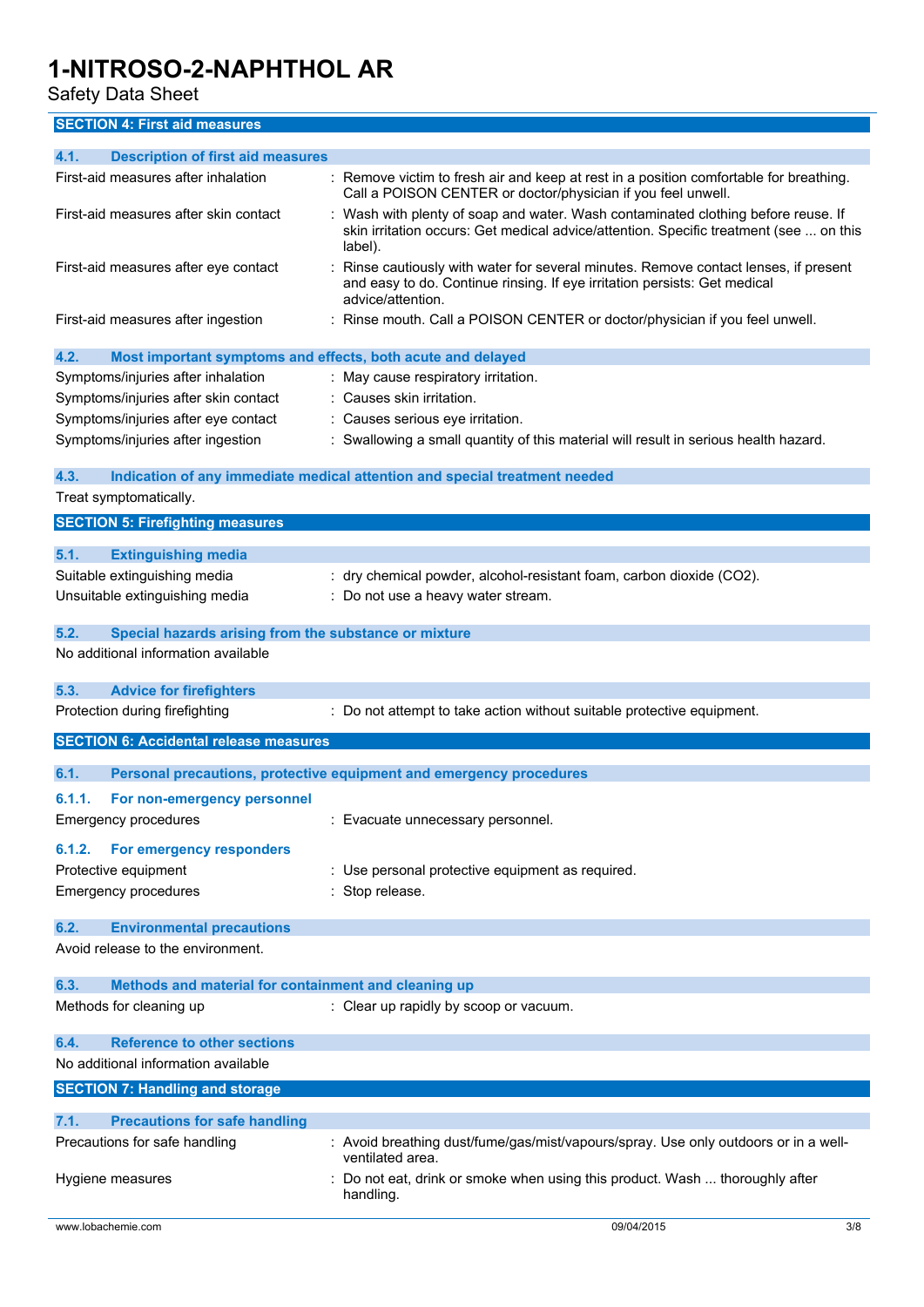Safety Data Sheet

| 7.2.<br><b>Conditions for safe storage, including any incompatibilities</b> |                                                                                     |
|-----------------------------------------------------------------------------|-------------------------------------------------------------------------------------|
| Storage conditions                                                          | : Keep container tightly closed. Store in original container. Store in a dry place. |
| 7.3.<br><b>Specific end use(s)</b>                                          |                                                                                     |
| No additional information available                                         |                                                                                     |
| <b>SECTION 8: Exposure controls/personal protection</b>                     |                                                                                     |
| 8.1.<br><b>Control parameters</b>                                           |                                                                                     |
| No additional information available                                         |                                                                                     |
|                                                                             |                                                                                     |
|                                                                             |                                                                                     |
|                                                                             |                                                                                     |
|                                                                             |                                                                                     |
| 8.2.<br><b>Exposure controls</b>                                            |                                                                                     |
| Hand protection                                                             | protective gloves                                                                   |
| Eye protection                                                              | Chemical goggles or safety glasses                                                  |
| Skin and body protection                                                    | : Wear suitable protective clothing                                                 |
| Respiratory protection                                                      | : Wear respiratory protection                                                       |
| <b>SECTION 9: Physical and chemical properties</b>                          |                                                                                     |
| 9.1.<br>Information on basic physical and chemical properties               |                                                                                     |
| Physical state                                                              | : Solid                                                                             |
| Molecular mass<br>Colour                                                    | : 173.17 g/mol<br>Brown Coloured powder.                                            |
|                                                                             |                                                                                     |
| Odour                                                                       | : No data available                                                                 |
| Odour threshold                                                             | : No data available                                                                 |
| pH                                                                          | : No data available                                                                 |
| Relative evaporation rate (butylacetate=1)                                  | : No data available                                                                 |
| Melting point                                                               | : $106 °C$                                                                          |
| Freezing point                                                              | : No data available                                                                 |
| Boiling point                                                               | : No data available                                                                 |
| Flash point                                                                 | : No data available                                                                 |
| Auto-ignition temperature                                                   | : No data available                                                                 |
| Decomposition temperature                                                   | : No data available                                                                 |
| Flammability (solid, gas)                                                   | : No data available                                                                 |
| Vapour pressure                                                             | : No data available                                                                 |
| Relative vapour density at 20 °C                                            | : No data available                                                                 |
| Relative density                                                            | : No data available                                                                 |
| Solubility                                                                  | : No data available                                                                 |
|                                                                             |                                                                                     |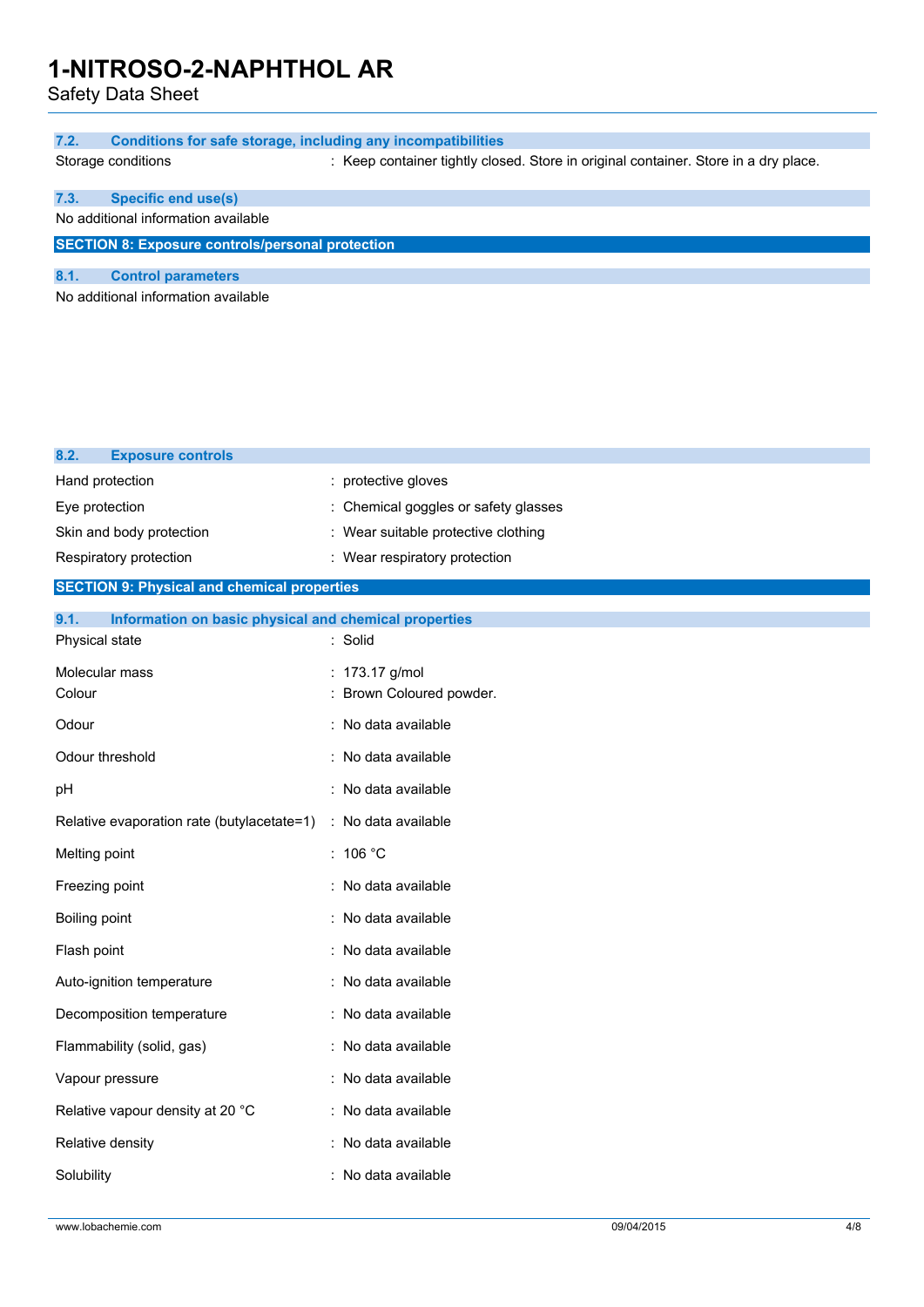## Safety Data Sheet

| Log Pow                 | : No data available |
|-------------------------|---------------------|
| Viscosity, kinematic    | : No data available |
| Viscosity, dynamic      | : No data available |
| Explosive properties    | : No data available |
| Oxidising properties    | : No data available |
| <b>Explosive limits</b> | : No data available |

| <b>Other information</b><br>9.2.                   |
|----------------------------------------------------|
| No additional information available                |
| <b>SECTION 10: Stability and reactivity</b>        |
|                                                    |
| 10.1.<br><b>Reactivity</b>                         |
| No additional information available                |
| 10.2.<br><b>Chemical stability</b>                 |
| Stable under normal conditions of use.             |
| 10.3.<br><b>Possibility of hazardous reactions</b> |
| No additional information available                |
| <b>Conditions to avoid</b><br>10.4.                |
| Direct sunlight. Air contact. Moisture.            |
| <b>Incompatible materials</b><br>10.5.             |
| No additional information available                |
| 10.6.<br><b>Hazardous decomposition products</b>   |
| No additional information available                |
| <b>SECTION 11: Toxicological information</b>       |
| 11.1.<br>Information on toxicological effects      |
| : Oral: Harmful if swallowed.<br>Acute toxicity    |
|                                                    |

| Skin corrosion/irritation                             | : Causes skin irritation.           |
|-------------------------------------------------------|-------------------------------------|
| Serious eye damage/irritation                         | : Causes serious eye irritation.    |
| Respiratory or skin sensitisation                     | : Not classified                    |
| Germ cell mutagenicity                                | : Not classified                    |
| Carcinogenicity                                       | : Not classified                    |
| Reproductive toxicity                                 | : Not classified                    |
| Specific target organ toxicity (single<br>exposure)   | : May cause respiratory irritation. |
| Specific target organ toxicity (repeated<br>exposure) | : Not classified                    |
| Aspiration hazard                                     | : Not classified                    |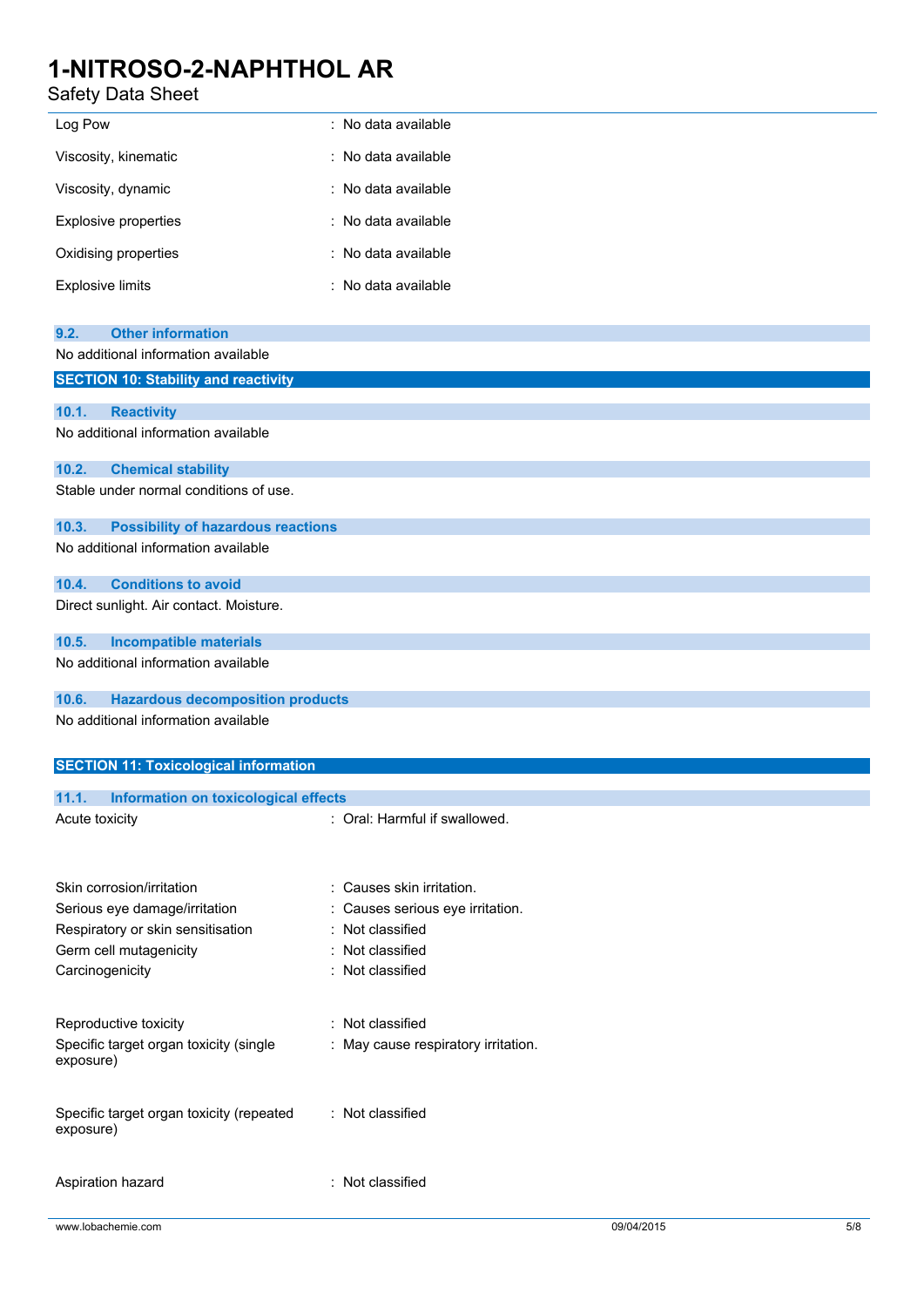Safety Data Sheet

| Potential adverse human health effects<br>and symptoms                                   | : Harmful if swallowed.            |
|------------------------------------------------------------------------------------------|------------------------------------|
| <b>SECTION 12: Ecological information</b>                                                |                                    |
| 12.1.<br><b>Toxicity</b>                                                                 |                                    |
| No additional information available                                                      |                                    |
| 12.2.<br><b>Persistence and degradability</b>                                            |                                    |
| No additional information available                                                      |                                    |
| 12.3.<br><b>Bioaccumulative potential</b>                                                |                                    |
| No additional information available                                                      |                                    |
| <b>Mobility in soil</b><br>12.4.                                                         |                                    |
| No additional information available                                                      |                                    |
| <b>Results of PBT and vPvB assessment</b><br>12.5.                                       |                                    |
| No additional information available                                                      |                                    |
| 12.6.<br><b>Other adverse effects</b>                                                    |                                    |
| No additional information available                                                      |                                    |
| <b>SECTION 13: Disposal considerations</b>                                               |                                    |
| 13.1.<br><b>Waste treatment methods</b><br>Product/Packaging disposal<br>recommendations | : Dispose of contents/container to |
| <b>SECTION 14: Transport information</b>                                                 |                                    |
| In accordance with ADR / RID / IMDG / IATA / ADN                                         |                                    |
| 14.1.<br><b>UN number</b>                                                                |                                    |
| UN-No. (ADR)                                                                             | : Not applicable                   |
| UN-No. (IMDG)                                                                            | Not applicable                     |
| UN-No.(IATA)                                                                             | : Not applicable                   |
| UN-No.(ADN)                                                                              | Not applicable                     |
| UN-No. (RID)                                                                             | : Not applicable                   |
| 14.2.<br><b>UN proper shipping name</b>                                                  |                                    |
| Proper Shipping Name (ADR)                                                               | : Not applicable                   |
| Proper Shipping Name (IMDG)                                                              | Not applicable                     |
| Proper Shipping Name (IATA)                                                              | Not applicable                     |
| Proper Shipping Name (ADN)                                                               | Not applicable                     |
| Proper Shipping Name (RID)                                                               | : Not applicable                   |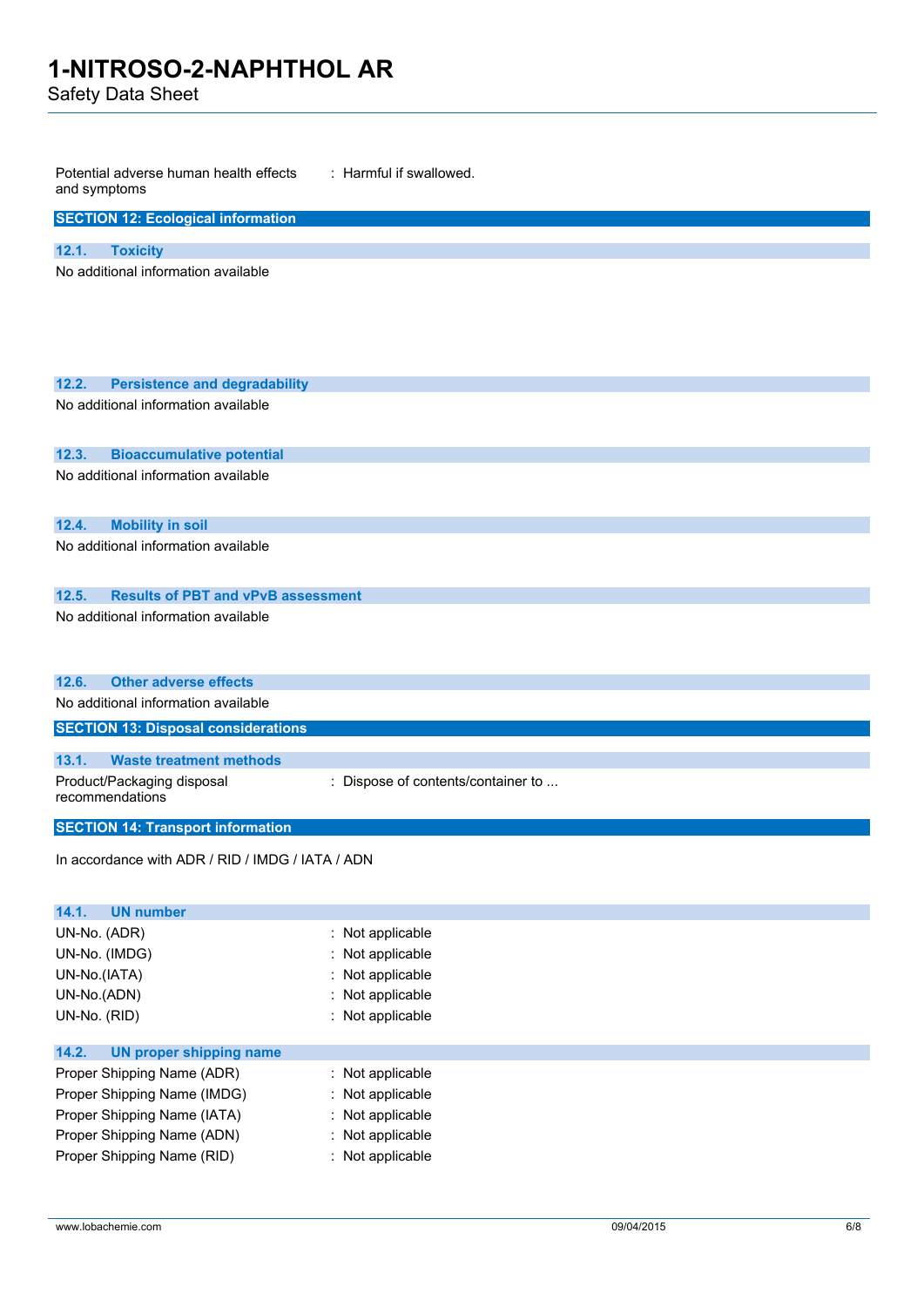Safety Data Sheet

| 14.3.<br><b>Transport hazard class(es)</b> |                                        |
|--------------------------------------------|----------------------------------------|
| <b>ADR</b>                                 |                                        |
| Transport hazard class(es) (ADR)           | : Not applicable                       |
|                                            |                                        |
| <b>IMDG</b>                                |                                        |
| Transport hazard class(es) (IMDG)          | : Not applicable                       |
|                                            |                                        |
| <b>IATA</b>                                |                                        |
| Transport hazard class(es) (IATA)          | : Not applicable                       |
|                                            |                                        |
| <b>ADN</b>                                 |                                        |
|                                            |                                        |
| Transport hazard class(es) (ADN)           | : Not applicable                       |
|                                            |                                        |
| <b>RID</b>                                 |                                        |
| Transport hazard class(es) (RID)           | : Not applicable                       |
|                                            |                                        |
| 14.4.<br><b>Packing group</b>              |                                        |
| Packing group (ADR)                        | : Not applicable                       |
| Packing group (IMDG)                       | : Not applicable                       |
| Packing group (IATA)                       | : Not applicable                       |
| Packing group (ADN)                        | Not applicable                         |
| Packing group (RID)                        | : Not applicable                       |
|                                            |                                        |
| <b>Environmental hazards</b><br>14.5.      |                                        |
| Dangerous for the environment              | : No                                   |
| Marine pollutant                           | : No                                   |
| Other information                          | No supplementary information available |

#### **14.6. Special precautions for user**

#### **- Overland transport**

No data available

#### **- Transport by sea**

No data available

**- Air transport**

No data available

**- Inland waterway transport**

No data available

#### **- Rail transport**

No data available

**14.7. Transport in bulk according to Annex II of MARPOL 73/78 and the IBC Code**

Not applicable

**SECTION 15: Regulatory information**

**15.1. Safety, health and environmental regulations/legislation specific for the substance or mixture**

#### **15.1.1. EU-Regulations**

No REACH Annex XVII restrictions

1-NITROSO-2-NAPHTHOL AR is not on the REACH Candidate List

1-NITROSO-2-NAPHTHOL AR is not on the REACH Annex XIV List